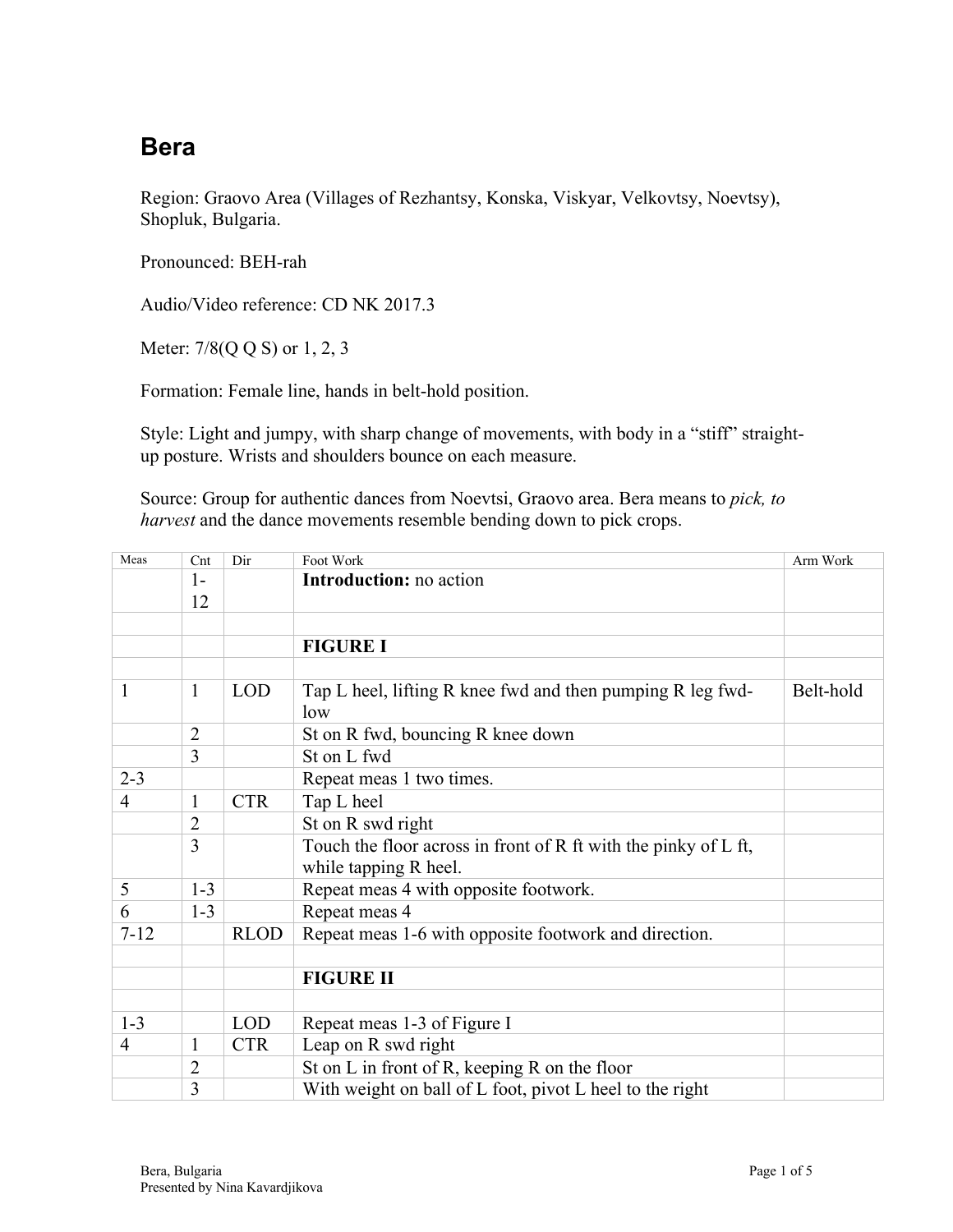| 5              | $1 - 3$        |             | Repeat meas 4 of Figure II with opposite footwork              |  |
|----------------|----------------|-------------|----------------------------------------------------------------|--|
| 6              | $1 - 3$        |             | Repeat meas 4 of Figure II                                     |  |
|                |                |             |                                                                |  |
|                |                |             | <b>FIGURE III</b>                                              |  |
|                |                |             |                                                                |  |
| 1              | $\mathbf{1}$   | <b>CTR</b>  |                                                                |  |
|                |                |             | Leap on L in place, extending R leg fwd-low                    |  |
|                | $\overline{2}$ |             | Leap on R in place, extending L leg fwd-low, imitating         |  |
|                |                |             | sccisors movement.                                             |  |
|                | 3              |             | Stamp L heel (knee straight) in front of R ft, bending R knee  |  |
| $\overline{2}$ | $\mathbf{1}$   |             | Leap on L bkwd                                                 |  |
|                | $\overline{2}$ |             | Leap on R in place, turning L heel out                         |  |
|                | 3              |             | Hop on R, simultaneously sharp click with L ft (without taking |  |
|                |                |             | body weight) against and parallel to R foot                    |  |
| $\overline{3}$ | $\mathbf{1}$   |             | Hop on R, lifting L knee fwd                                   |  |
|                | $\overline{2}$ |             | Leap on Lin place, turning R heel out                          |  |
|                | 3              |             | Hop on L, simultaneously sharp click with R ft (without taking |  |
|                |                |             | body weight) against and parallel to L foot                    |  |
| $\overline{4}$ | 1,2            | <b>RLOD</b> | Hop on L fwd, lifting R knee fwd and then brushing R toes on   |  |
|                |                |             | the floor next to L heel and then bkwd                         |  |
|                | 3              |             | Hop on L fwd, lifting R knee fwd and then brushing R toes on   |  |
|                |                |             | the floor next to L heel and then bkwd                         |  |
| 5              | $\mathbf{1}$   |             | Hop on L in place, lifting R knee fwd                          |  |
|                | $\overline{2}$ |             | St on R in front of L, keeping L ft on the floor               |  |
|                | 3              | <b>CTR</b>  | Tap R heel, while pivoting it CW, simultaneously lift L ft and |  |
|                |                |             | step on the same spot behind R ft                              |  |
| 6              | $\mathbf{1}$   |             | Leap on R swd right                                            |  |
|                | $\overline{2}$ |             | Step on L in front of R, keeping R ft on the floor             |  |
|                | 3              |             | Tap L heel, while pivoting it CCW, simultaneously lift R ft    |  |
|                |                |             | and step on the same spot behind L ft                          |  |
| $7 - 12$       |                |             | Repeat meas 1-6 of Figure 3.                                   |  |
|                |                |             | FINALE (in order to fit the recorded music)                    |  |
|                |                |             |                                                                |  |
|                |                |             | Replace meas 12 of Figure III with the following:              |  |
| 12             | $\mathbf{1}$   | <b>CTR</b>  | St on R in place                                               |  |
|                | $\overline{2}$ |             | St on L in place                                               |  |
|                | 3              |             | Sharply bend L knee, tucking R ft behind L knee                |  |
|                |                |             |                                                                |  |
|                |                |             | Suggested sequence (in order to fit the recorded music)        |  |
|                |                |             |                                                                |  |
|                |                |             | Figure 1 once. Figure II once. Figure III once.                |  |
|                |                |             | Repeat the three figures with opposite direction and footwork  |  |
|                |                |             | Keep this structure till the end of the music.                 |  |
|                |                |             |                                                                |  |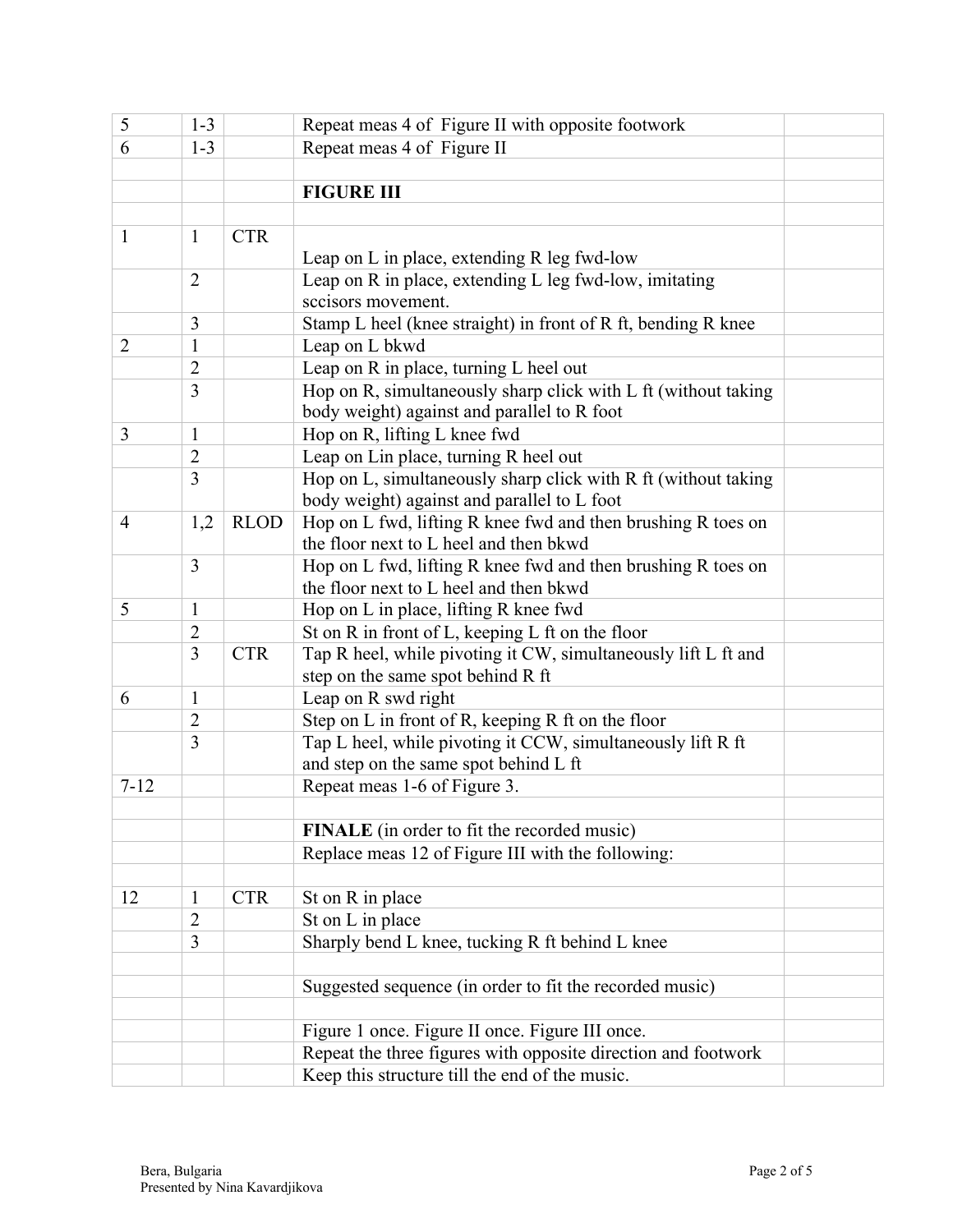## **Abbreviations:**

| BKWD:          |                        | <b>Backwards</b>           |
|----------------|------------------------|----------------------------|
| <b>CTR</b>     |                        | Center                     |
| CW             |                        | Clockwise                  |
| $CCW$ :        |                        | Counter clockwise          |
| FWD:           |                        | Forward                    |
| L              |                        | Left                       |
| LOD            | $\ddot{\phantom{a}}$ : | Line of Direction          |
| Meas. $\colon$ |                        | <b>Measures</b>            |
| On L :         |                        | On left foot               |
| On $R$ :       |                        | On right foot              |
| Pos            |                        | Position                   |
| R.             |                        | Right                      |
| RLOD:          |                        | Reversed line of direction |
| St             |                        | Step                       |
| SWD            |                        | Sidewards                  |
|                |                        |                            |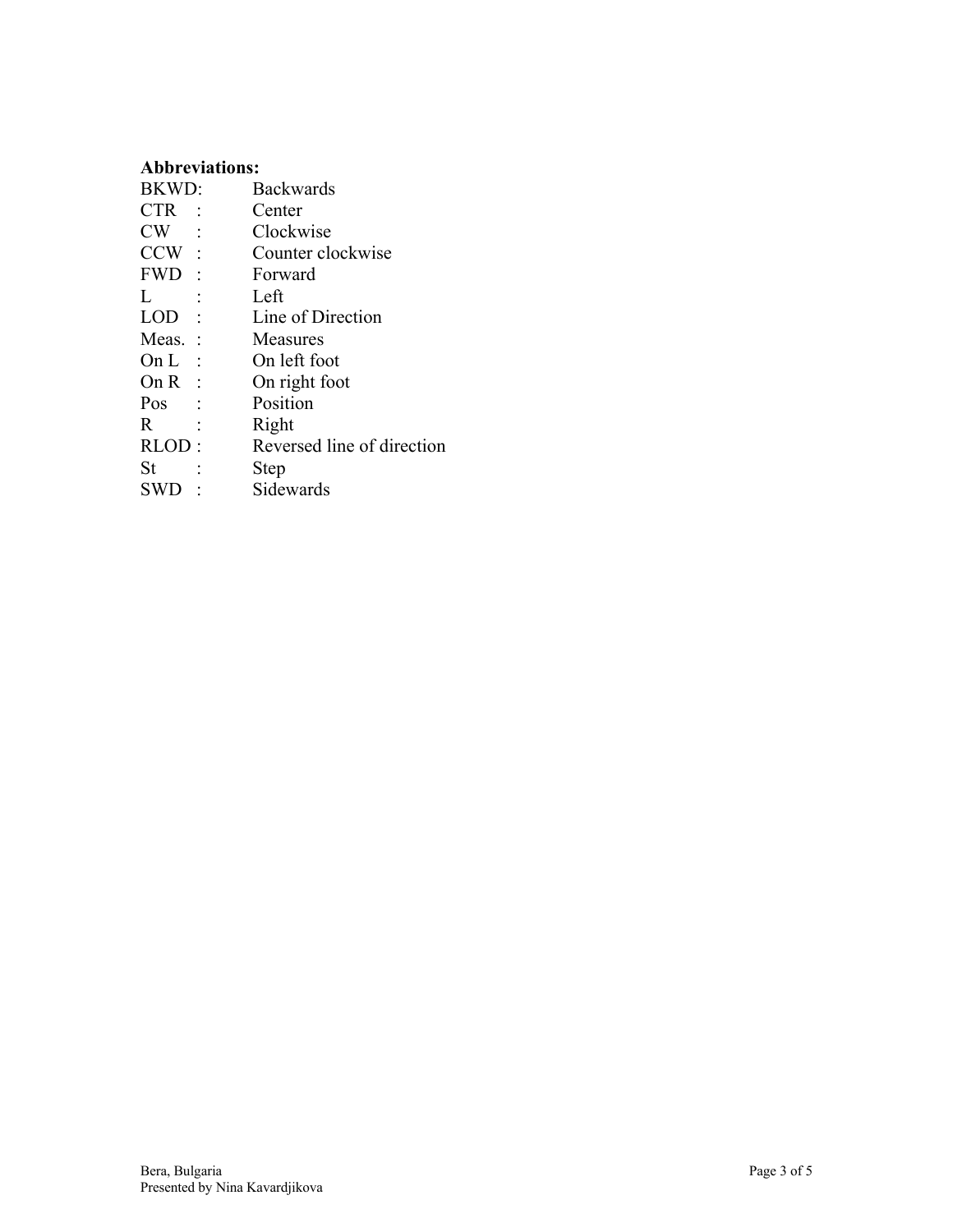Song

#### **Bulgarian Я Снощо, Мамо, Отидо**

Я снощи, мамо, отидо, На студен, бистър кладенец, Кончето да си напоя, Чорапйе да си опера. Конче ми вода не пие, Чорапйе сапун не лова.

Кога нагоре погледна, Мойето либе там беше, Сос друго либе стойеше. Мойте му думи думаше, Мою му пръстен даваше, И я го, мамо, прокълнах.

Девет години да лежиш, На десетата да станеш, Со сламка да се подпираш, И она да е возтежка. Конче да ти е комаро, И он да ти е височок.

Со соба у гърне да влезнеш, У нетре турски да седнеш, И там да ти е широко. Да пойдеш, либе, да просиш, Сос едно блюдо просешко, На наще порти да дойдеш.

Я че те, либе, даруем, У едно блюдо брашънце. На моко да го замесиш, Три дни от него да ядеш, Половин да го изядеш, И ногу да се наядеш.

## **Transliteration Ya snoshti, mamo, otido,**

Ya snoshti, mamo, otido, Na studen bistar kladenets, Koncheto da si napoya. Chorapye da si opera. Konche mi voda ne pie, Chorapye sapun ne lova.

Koga nagore pogledna, Moyeto libe tam beshe, Sos drugo libe stoyeshe. Moyte mu dumi dumashe, Moyu mu prasten davashe. I ya go, mamo, prokulnah.

Devet godini da lezhish, Na desetata da stanesh, So slamka da se podpirash, I ona da e voztezhka. Konche da ti e komaro, I on da ti e visochok.

So soba u garne da vleznesh, U netre turski da sednesh, I tam da ti e shiroko. Da poydesh, libe, da prosish, Sos edno blyudo prosyashko, Na nashte porti da doydesh.

Ya ache te, libe, daruem, U edno blyudo brashantse, Na moko da go zamesish, Tri dni ot nego da yadesh, Polovin da go izyadesh, I nogo da se nayadesh.